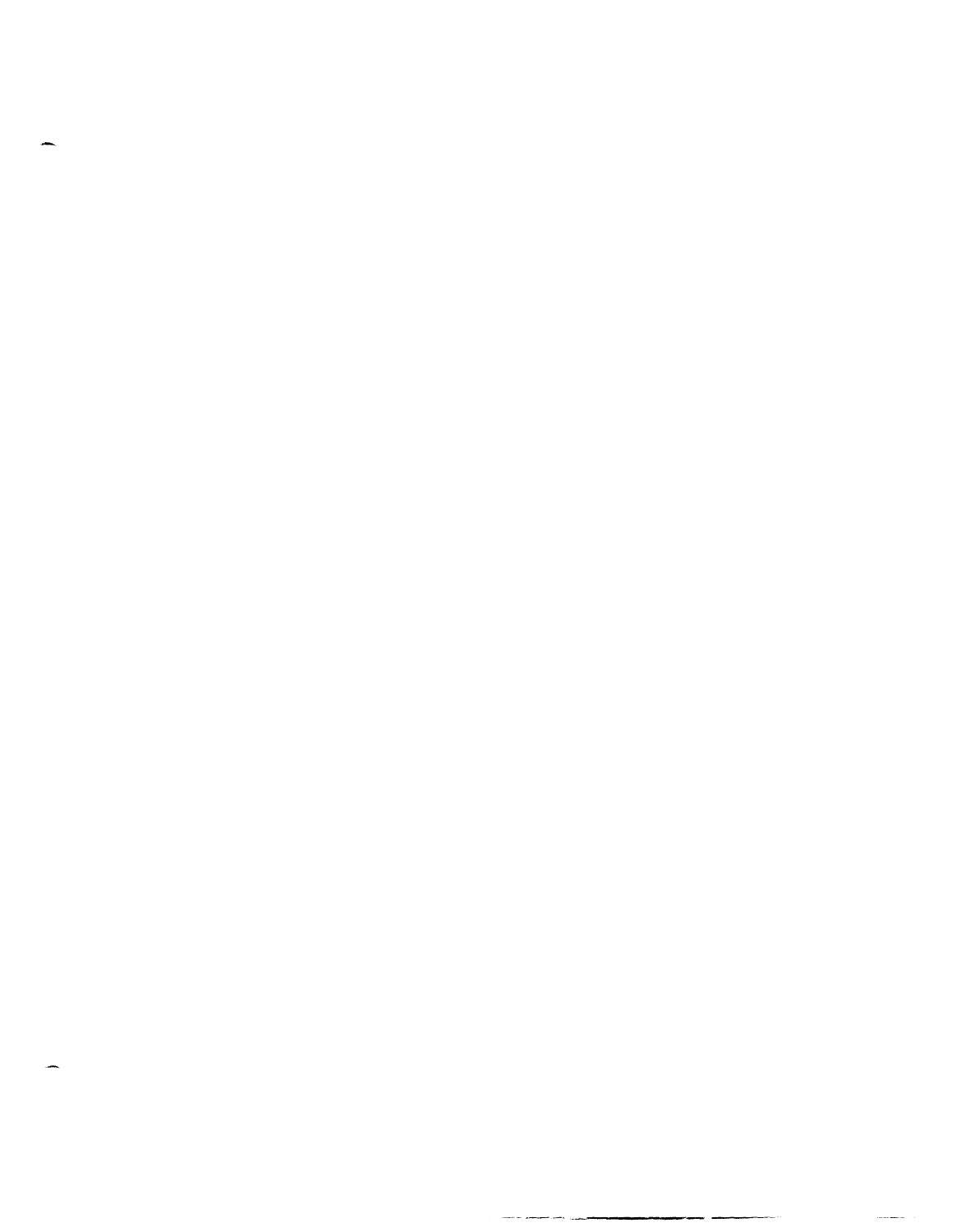اامکره<br>Thesis .0<br>2489  $274$  $1981$  $.853$ 

The purpose of this paper is to provide background information for a two week unit of study to acquaint high school students with America's first poets, the American Indians. I have selected the writings of the people who call themselves the Dine; they are known as the Nava jo to the white man. The spelling of the official name for this tribe varies from Navaho to Navajo. To avoid confusion, the word will be spelled as Navajo. This is the form that the majority of North American Indian publications have adopted.

The Navajos lend themselves to a comprehensive study of poetry due to their interesting culture, beautiful songs and verses, and their large population in the Southwest. There are many possibilities for this tonic to be integrated with the history and/or art programs in the high school. It is my hone that each student will be able to identify with several universal truths found within Mankind by studying one specific tribe of North American Indians.

I have developed long term goals for the study of Navajo noetry. After I teach this unit for a few years and continue my research, I would like to develop a teaehing packet for school systems across the country to employ. I will attemnt to work with organizations such as The National Geographic or the Navajo Community College Press to produce films, filmstrips, books, and pamphlets to convey the magic of Navajo poetry. It is my firm conviction to give American high school students at least a glimpse of the Ii tera ture and artistic genius of America's first poets. The American Indian deserves recognition in this area.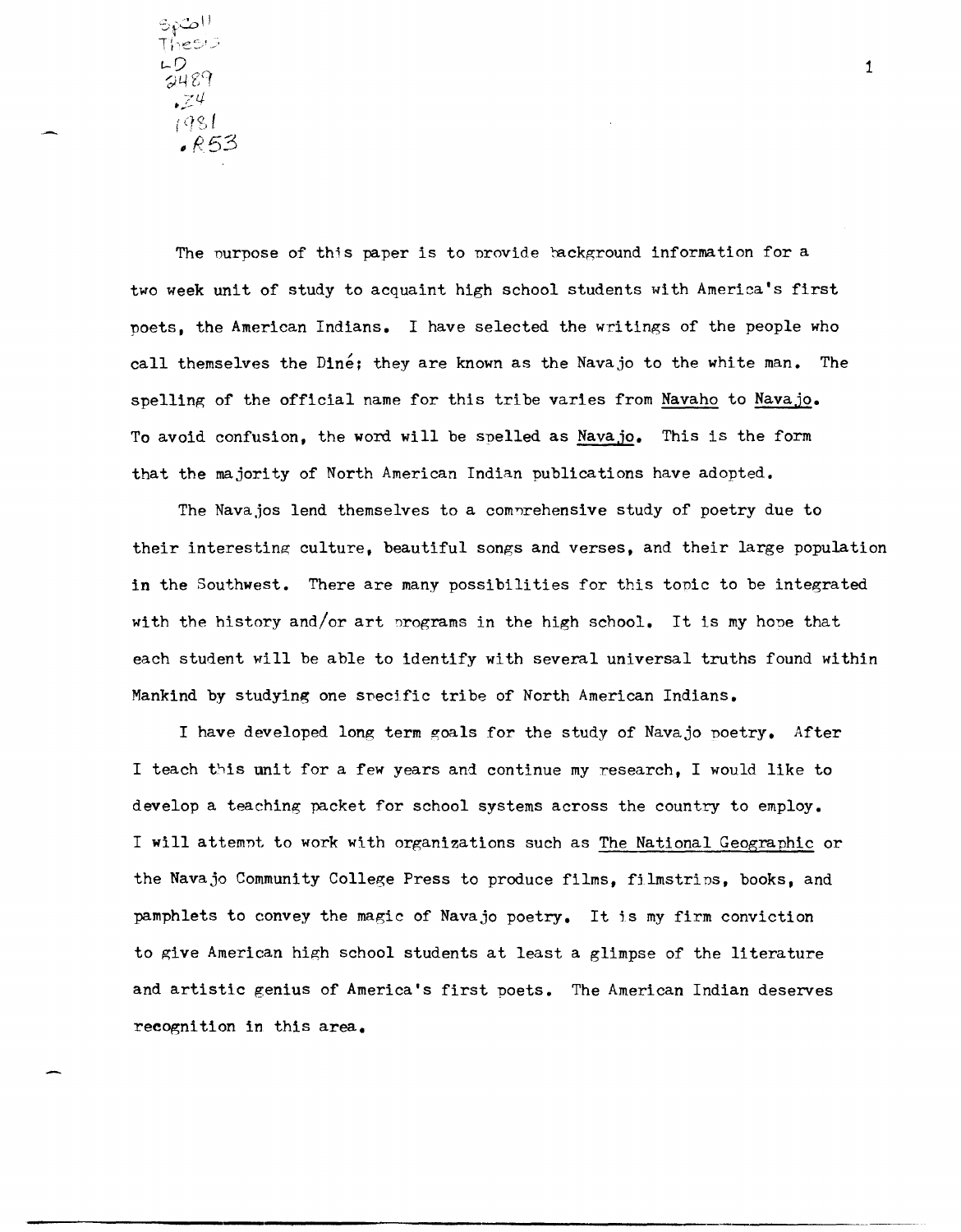The biggest obstacle in teaching the poetry of the Navajo will be the language barrier. It would be an understatement to classify the Navajo language system as complex. A good illustration of the complexity of this speech comes from the United States Navy during World War II. The Japanese had cracked almost every code developed by the Navy. Therefore, the Navy installed Navajos as radio operators and used their language as a primary code. This was one system the Japanese could not deq.ipher!<sup>1</sup> Consequently, it is difficult to locate good translations of the Navajo song-poems. Natalie CurtiS, H. A. Howard, Mary Austin, and Marcia Keegan offered excellent translations in their books. The Navajos have an Athapascan basis for their language. This is the same root language for the Apache tribes. Actually, Navajos never developed the sound "v"; therefore, many Navajos could not pronounce the name given to them at first. Their own name for their tribe is Dine, meaning The People.<sup>2</sup>

The origin of the name, Navajo, is uncertain; however, it could have come from the similar Pueblo word meaning "large area of uncultivated lands" or "to take from the fieJds." The direct Spanish meaning of the word means either "to clasn a sharp object" or "to clasp a large, worthless, flat piece of land."3 According to researchers, Alice Marriott and Carol Rachlin, the Navajos began migrating into Arizona, Colorado, New Mexico, and Utah during the twelfth century, A.D. They were simple hunting nomads living without pottery, weaving, farming, or nermanent homes. All of this changed when the Navajos began raiding the neighboring Pueblo Indians. These researchers claim that the Navajos "captured" the arts and crafts of the Pueblos along with their Pueblo slaves.<sup>4</sup> Furthermore. the Navajos borrowed sheep from the Spainwards and learned the skills of sheepherding. On the other hand, there is a second version of this historical process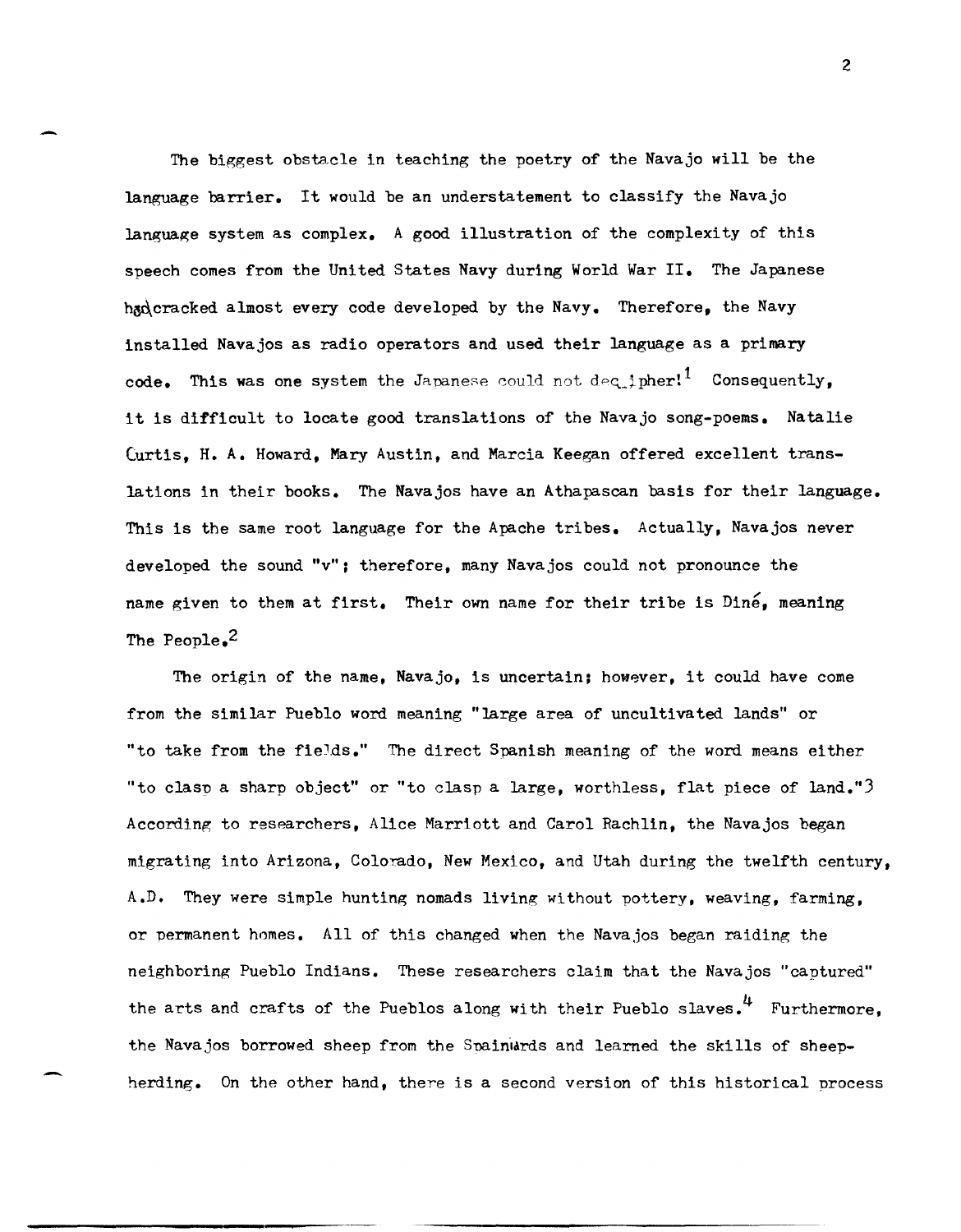written by author, Gerald Hausman. His account does not mention violence or raids. Perhaps Hausman did not want to taint the Navajo's heritage. Therefore. a moderation of the two accounts is probably closer to the actual truth.

However, both versions state that although the Navajos borrowed and copied several aspects of other cultures, their interpretations of all ideas are definitely Navajo.<sup>5</sup> For example, the weavings made by a Navajo woman are uniquely hers and not Pueblo. Extending this idea, the Navajo religion basically revolves around their ancient days of hunting and traveling.

Several recent books have called Native American verse as "neglected literature."<sup>6</sup> Besides the language barrier, the words of several Navajo songpoems should be accomnanied with music, drums, and dancers. In the future, I plan to use audio-visual aids to convey these integral aspects. Furthermore, the reader of this literature should have a basic understanding of the myths, legends, customs, and lifestyles that mold the background for the words and music. This is a section of the poetry unit where the social studies department would be beneficial in teaching a general unit on American Indians of the West.

Five major song-poems will be examined within this paper along with their accompanying myths. First of all, it is vital to understand that the Navajo thinks and expresses himself in symbols. A single word may stand for an entire idea, feeling, or thought. Specific words and phrases in the poetry are few, fragmentary, and often renetitive. Therefore, these Indian lyrics may sound crude and uncivilized to those familiar with the poetry of Western Civilization.

The Creation myth is the Dine's most basic and most contradictory story. It explains exactly who, what, and why The Peonle exist using a multitude of interchangable characters and creatures. This contradiction can be explained because the Navajos never formed villages. Their houses, known as hogans, are

J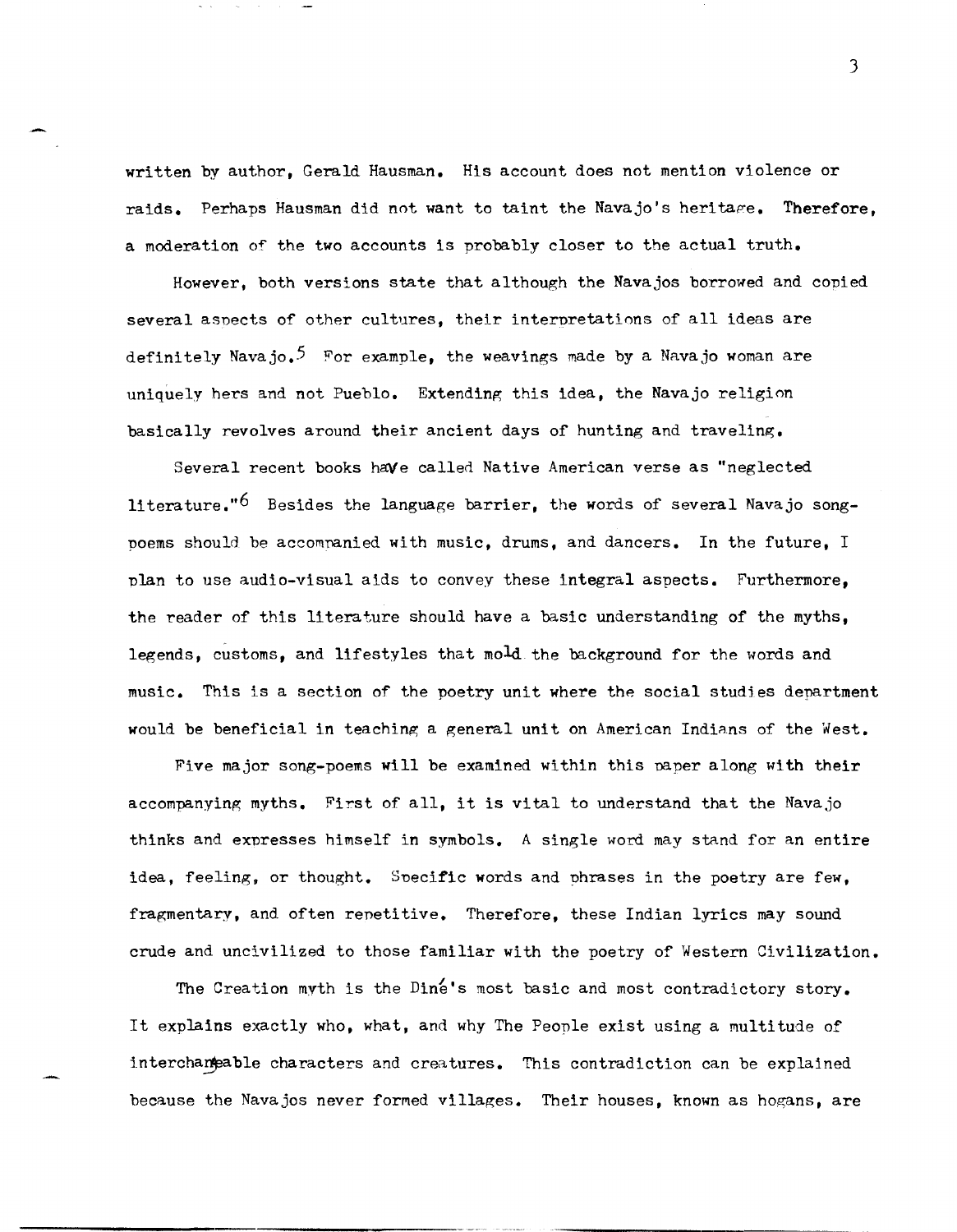sometimes gathered in family clusters. Therefore, communication between members of the Navajo nation has always been sparse. Furthermore, each individual medicine man and storyteller will unfold the myth in his or her unique manner. The central ideas of these expositions are consistent in all of the separate versions of the Creation myth. Throughout my research, I have found that although the myths are not identical, all of the rituals, dances, and healing ceremonies of the Navajo are profoundly identical.

The Creation myth tells The People that even from the very beginning, the world has been a very dangerous place to live. It is full of people and creatures who are untrustworthy and evil. Changing Woman is the only god who is consistently good and kind. The other immortal beings are undependable. For example, First Man is a witch; Coyote is a trickster; the Hero Twins have no pity; the Sun and Moon demanded a human life each day.<sup>7</sup> Consequently, the Navajo must learn to cope with constant threats in his environment. The Creation myth gives the Dine a purpose and some guidance. However, not all is grim and threatening. Kluckhorn and Leighton have noted in their published anthropological study, The Navaho, that the oral literature of The People contains "humor, puns, detail in $\frac{1}{2}$ places, and great imaginative power." $8$ Humor might be one aspect of survival in the Navajo's world.

Some of the most powerful divinities in the Dine's Creation myth are female. Changing Woman is actually the Navajo's main god. Turquoise Woman, otherwise known as Salt Woman, is the mother of the all important Hero Twins in some versions. The women in the Navajo culture, consequently, possess extremely powerful roles. Furthermore, lineage is traced through the female, women may own property, and the mother is "supreme" in her hogan.<sup>9</sup>

Land is sacred to the NavajoSand important in their poetry. Every

------------,----------~-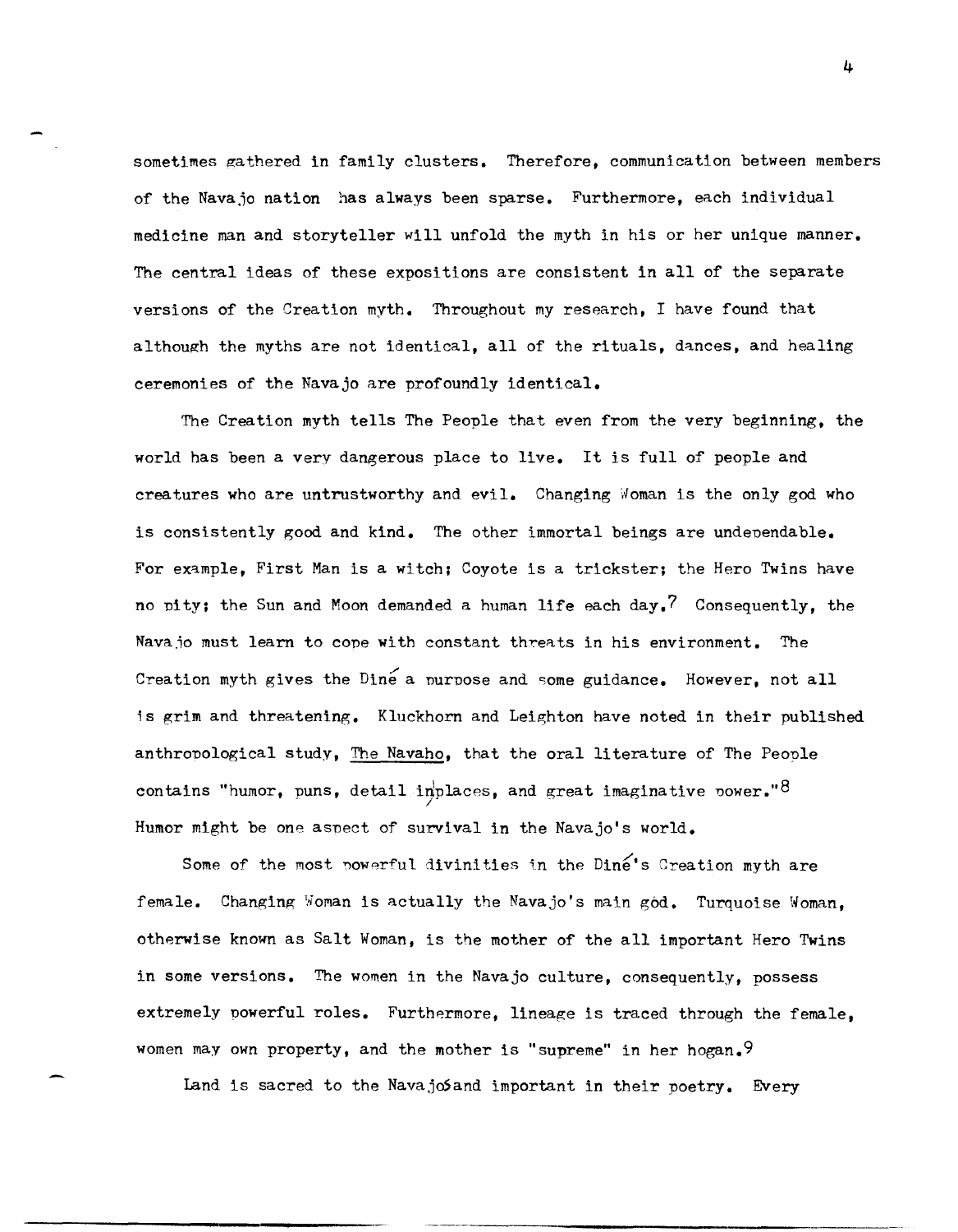mountain peak, river, and canyon holds a nlace in their mythology. The People settled in a harsh environment offering little rain, endless deserts, and strong winds that control grit, dust, and tumbleweed.<sup>10</sup> Without the Dine's strong belief that they were the chosen ones and that their land was holy, they might not have survived. Moreover, their natural world is divided into genders. Male rains are heavy, violent thunderstorms; ferale rains release soft gentle showers. Earth and sheen have the suffix, "mah," which translates to "mother." Changing Woman endows the female qualities on the world. The Sun is responsible for male attributes. Furthermore, lakes, rivers, and mountains contain the beauty given to them by Changing Woman.<sup>11</sup>

H. A. Howard's book, American Indian Poetry, presents an excellent critique of Navajo poetry. Howard notes that Navajo verse makes use of some of the general stylistic devices found in Greek noetry. One of the strongest similarities is the definite repetitive rhythmic pattern. However, Greek poets place importance on the development of a mood or an explanation of a feeling. On the opposite end of the poetic spectrum, the Navajo poet simply voices his image and expects his listeners to understand mood and emotion.<sup>12</sup> An exerpt from the "Song of the Rain Chant" is a good example of this Navajo techniquer

> Far as man can see, Comes the rain, Comes the rain with me.

-

From the Rain-Mount, Rain-Mount far away, Comes the rain, Comes the rain with me.  $13$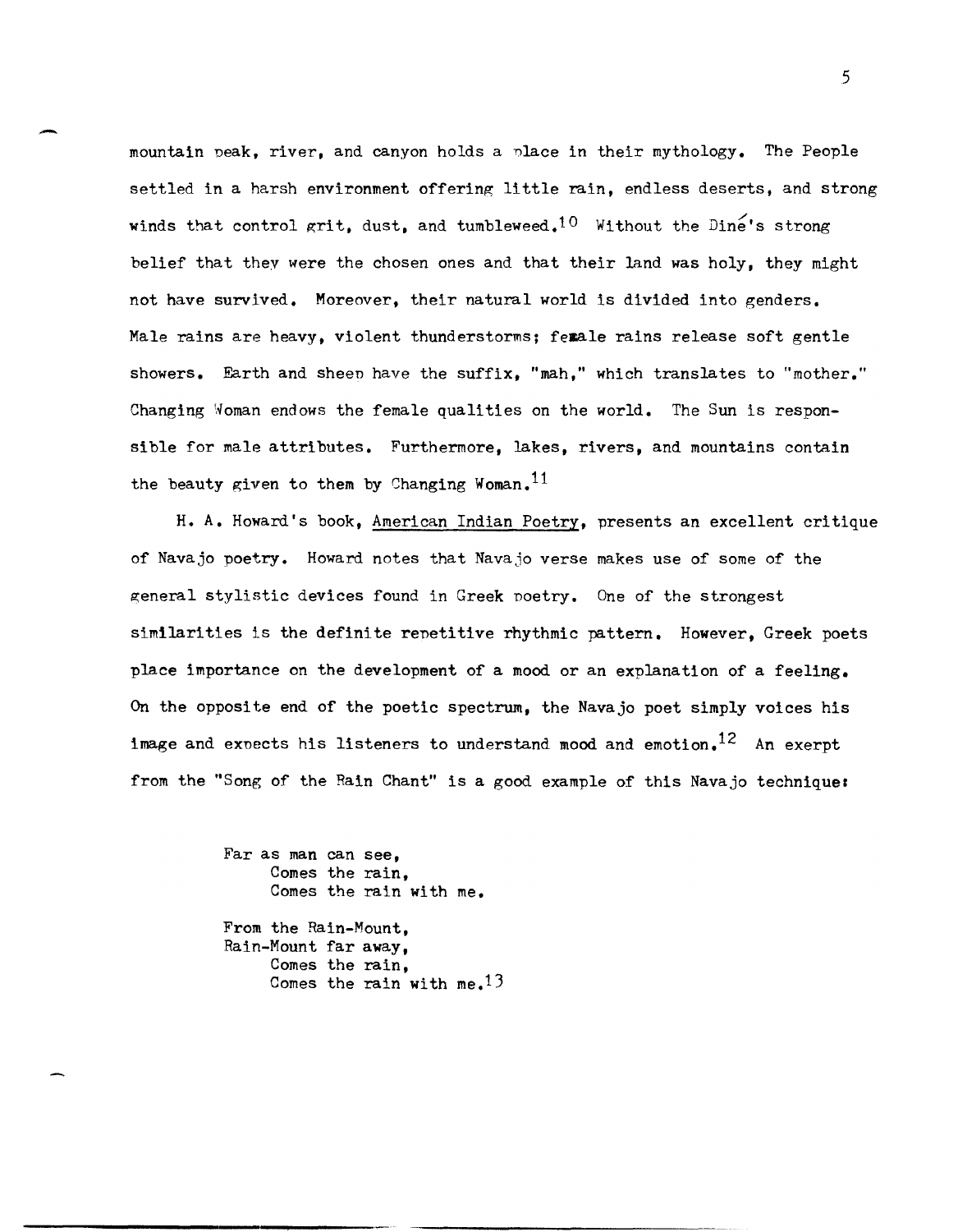The idea behind these few words concerns a Navajo myth about the Rain-Youth. Rain songs were given to The Peonle by the god Rain-Youth. As the Youth travels down his particular mountain, he brings the rain and these holy songs. In the extremely dry desert where the Dine make their homes, these songs of rain are most sacred. Although these seven lines are simple and renetitive, they possess strong feeling and praise.<sup>14</sup>

Professor Nellie Barnes, one of the first specialists in American Indian poetry, has listed general characteristics for Native American poetry. Navajo li terature usually follows these basic patterns. Commenting on the formal aspect of Indian poetry, the professor has located three outstanding factors. First, the Native Americans use "brilliant execution" of other repetitional forms instead of a general use of rhyme as an aid to rhythm. Secondly, the poetry contains an extensive use of "sense" imagery and imagery by comparison. Thirdly, there is an "extreme economy of expression" in the lines of the noems.<sup>15</sup>

Professor Barnes recorded other minor qualities of Indian verse as humor, satire, and sorrow. The overall characteristic qualities found by Barnes are imagination, aesthetic, and emotional. The dominant ideas expressed are typified by concreteness, mythm, beauty, compactness, and sincer ty. Religious ideals are interwoven throughout all forms of Indian song-poems, as well. According to Barnes, the Indians use of symbolism reveals penetration of thought. Their effective use of conciseness conveys a sense of beauty and natural strength. Professor Nellie Barnes wrote, "Indian poetry has beauty in thought and image; it possesses graceful phrasing and symmetry of form."<sup>16</sup> Above all. Professor Barnes added to the observations that repetition rather than rhyme was the Indian's aid to rhythm. In Mary Austin's collection of Nellie Barnes' translations of Indian poems, Professor Barnes mentions that the Navajos have internal

6,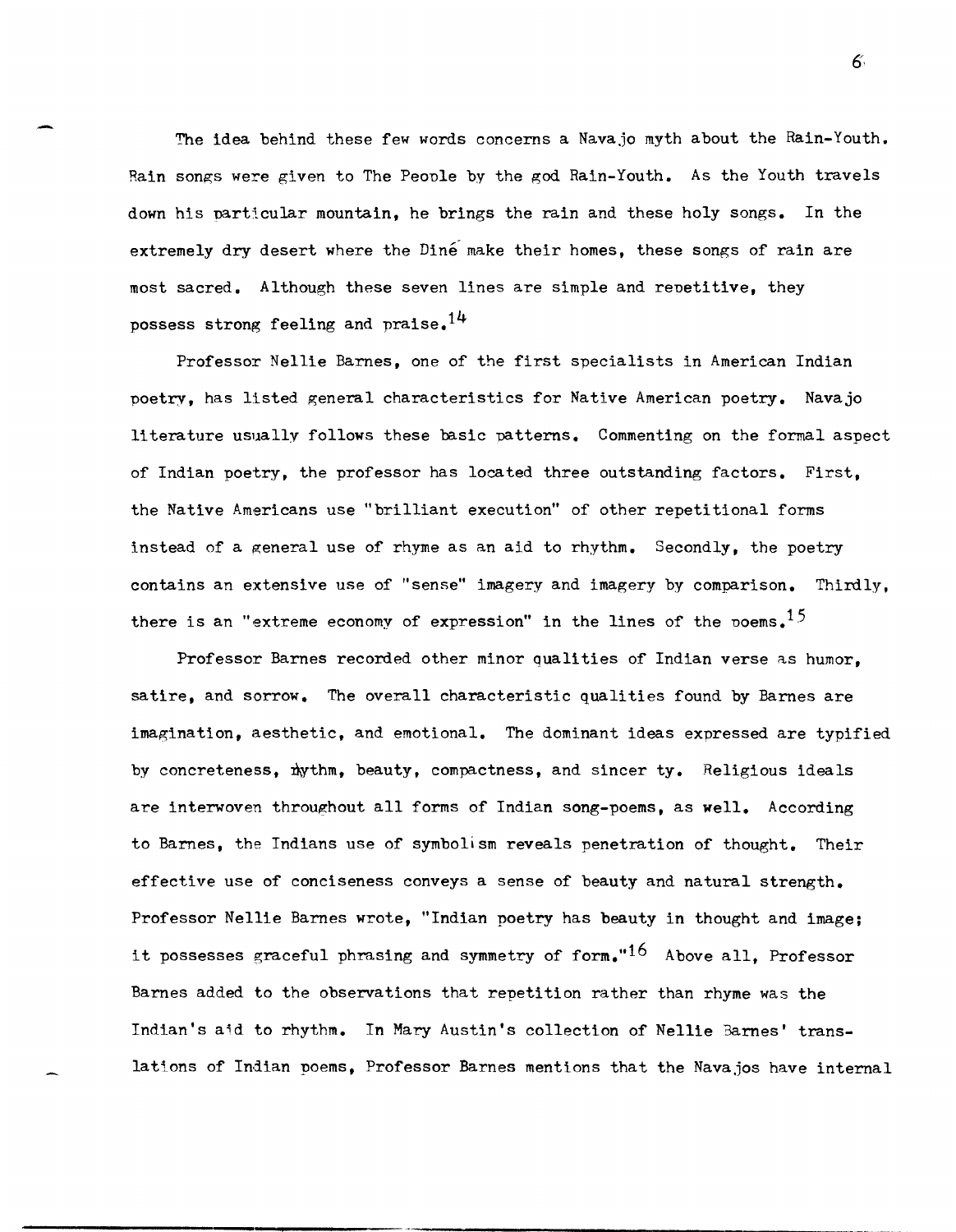rhyme when the poems are spoken in their native tongue. However, many Navajo words have internal rhyme. Barnes also points out that assonance is important in the native language.<sup>17</sup>

Yet, what does all of this critical exposition mean? By examining four song-poems of the Navajo collection, one can relate the observations made by Professor Barnes to actual Indian compositions.

Song of the Horse

How joyous his neigh! Lo, the Turquoise Horse of Johano-ai, How joyous his neigh, There on precious hides outspread standeth he; How joyous his neigh, There on tips of fair fresh flowers feedeth he; How joyous his neigh, There of mingled waters holy drinketh he; How joyous his neigh. There he sourneth dust of glittering grains, How joyous his neigh, There in midst of sacred pollen hidden, all hidden he; How joyous his neigh, There his offspring many grow and thrive. for evermore,

How joyous his neigh! $18$ 

One could naint a very accurate picture of the horse in praise in this song-poem due to the striking use of imagery. A mythical story, also known as an inside song, explains this poem. "Song of the Horse" is sung to the Navajo fun-God. This deity is the owner of five horses; one of turquoise, one of white shell, one of pearl shell, one of red shell, one of coal. On different days, the Sun-God, Johano-ai, rides different horses to move the sun-disc from east to west. As the poem explains, several "precious hides" $(1. 4)$  are spread.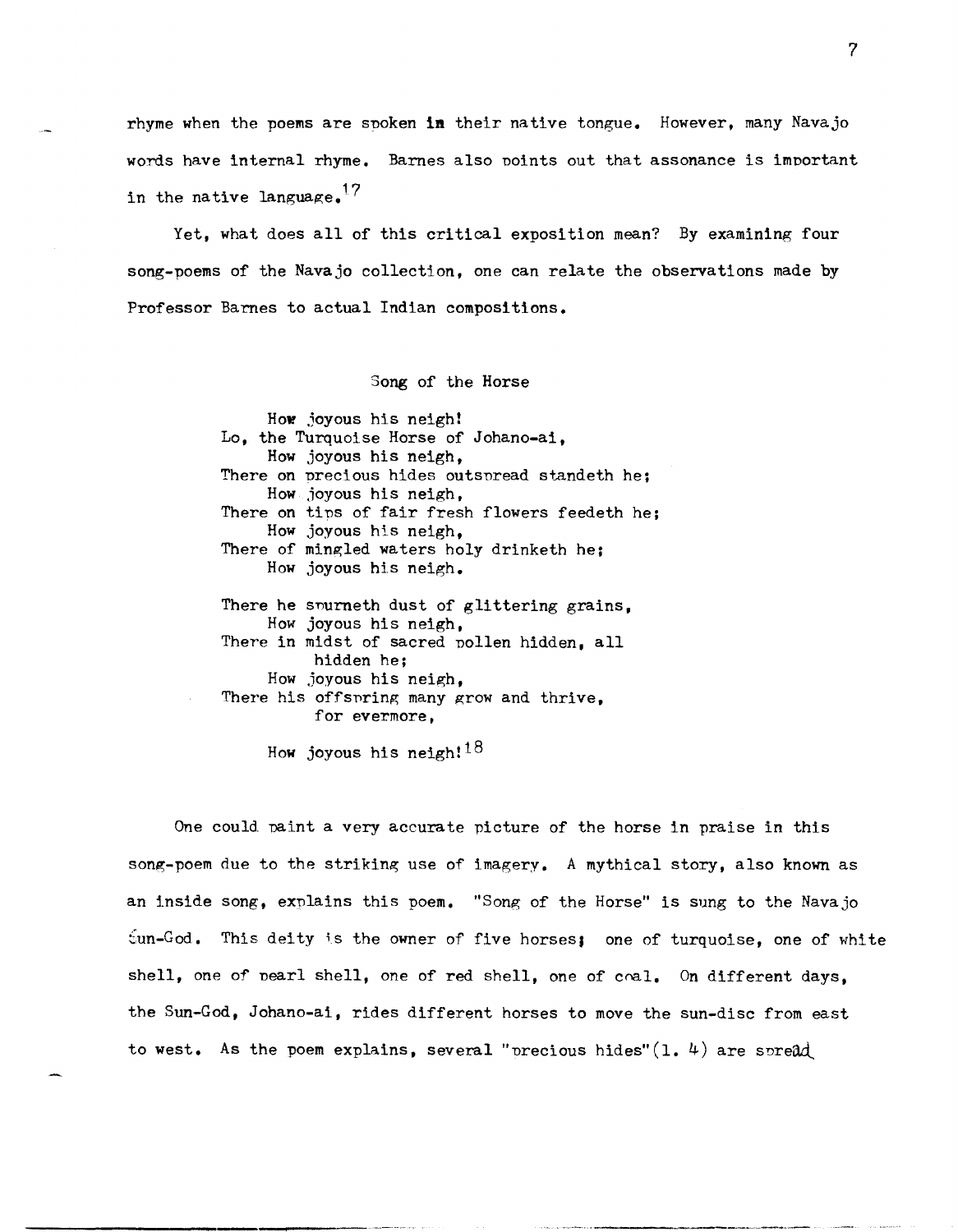beneath the hooves of the horses. Howard notes that this imagery may symbolize the colors of the sky and clouds. According to mythology, the Sun·God feeds his horses on flower blossoms, and he gives them "mingled waters" to drink(1. 8). This liquid is considered holy by the Navajos, and it is used in several religious ceremonies. The water comes from the four corners of the world "mingled" from springs, snow, and hail. As the horses race across the sky, they "spurneth dust of glittering grains" $(1, 10)$ . This uncommon dust is composed of tiny nieces of turquoise and other precious stones. This aspect of the Sun-God's myth exemplifies the Navajos love of detail. During religious ceremonies, Navajos offer sacred pollen to their Sun-God. This pollen surrounds the horses like a mist during their travels throughout the day.<sup>19</sup>

A Navajo will sing this song as a nrayer to Johano-ai while he scatters holy pollen. This song carries the hope that his horses will be like those who race across the sky with the sun. The speaker adds the mood and tone to the poem by varying the pitch of his voice. Unfortunately, this simple explication of "Song of the Horse" barely skims the surface of the myth surrounding the Sun-God and the importance of animals to the Navajo culture.<sup>20</sup> The ritual chant is used for blessing and protection of horses. The influence of man, here the Snaniards, introduced horses into the Navajo culture. But, the readily adaptable Diné found a place for these creatures in their mythology. Horses actually formed the basis of tribal wealth for the Navajos.<sup>21</sup>

"Song of the Horse" offers a good example of Professor Barnes' observations. Virtually every other line is repeated in the niece. Furthermore, six of the seventeen lines began in the same manner. Religion is a major ideal within the poem along with rhythm, beauty, compactness, and sincerity. The phrasing is graceful and rather symmetrical. This poem is a studied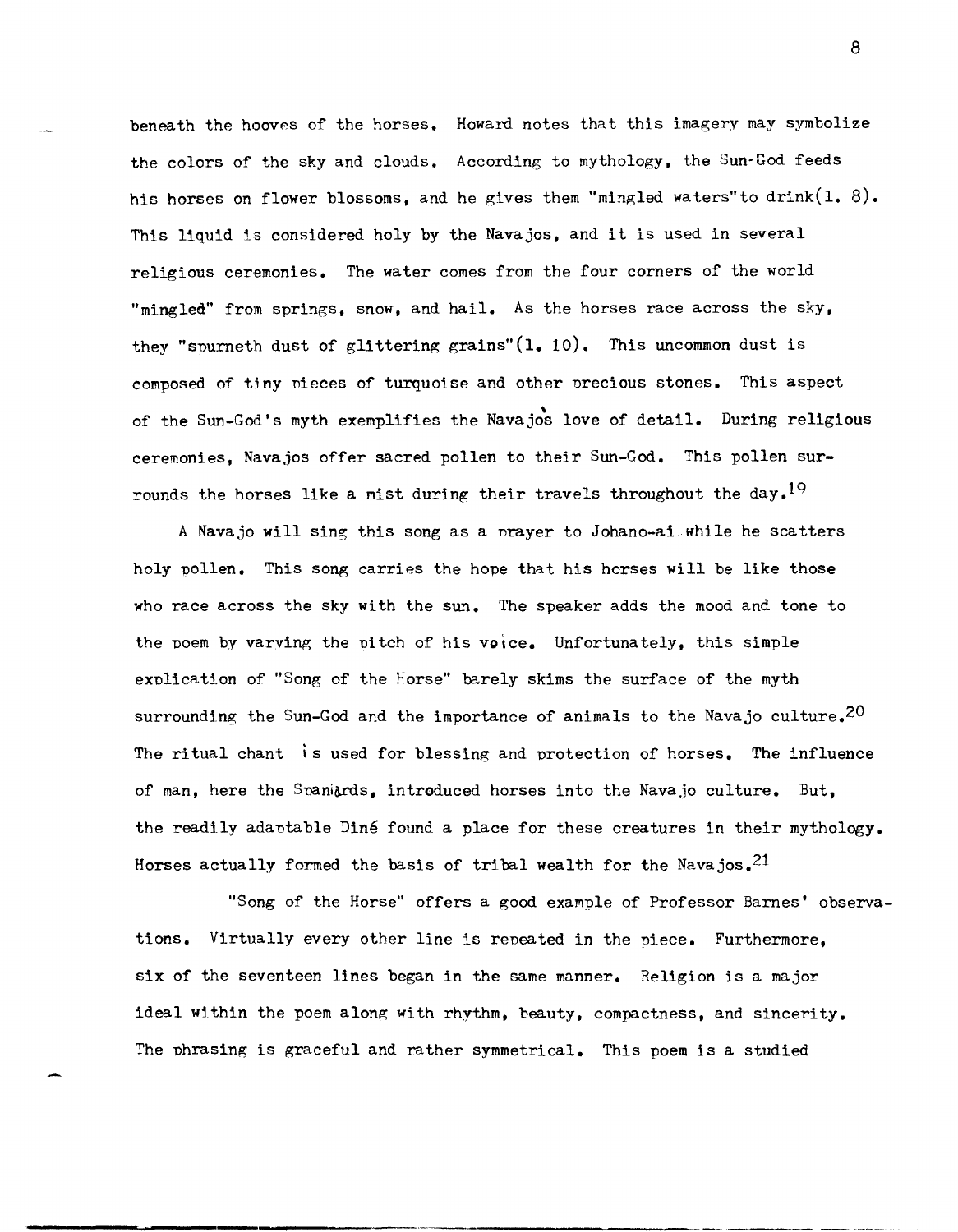## picture filled with detail and repetitions.

Another interestim Navajo poem is an exerpt from the "Mountain Chant."

"Song from the Mountain Chant"

Thereof he telleth. Now of the Holy Youth, Thereof he telleth. Moccasins decked with black, Thereof he telleth. And richly broidered dress, Thereof he telleth. Arm-bands of eagle feathers, Thereof he telleth. And now the rain-plumes, Thereof he telleth. $^{22}$ 

The myth accompanying this poem surrounds the Holy Youth who loved a mortal maiden. To make her divine, he sang holy songs over her. After this long and strenuous nrocess, she became the Holy Woman. Consequently, Holy Youth and Holy Woman married. Together, they gave the chants to the  $\overline{\text{Dine}}$  to use in healing ceremonies. Medicine men use this song and many others during a Sing. This particular part of the song-poem describes in detail the attire of the Holy Youth as he nrepared to sing over his beloved maiden. In specific healing ceremonies, medicine men dress in this manner.<sup>23</sup>

The entire "Mountain Chant" is actually an elaborate, intense, and lengthy collection of chants. One of the Navajo's basic beliefs is that a person who is ill, either mentally or nhvsically, is out of harmony with nature. The purnose of a Sing or a healing ceremony js to restore the individual to his nrevious sta.te of harmony and "being at one with all parts of creation and the universe." $24$  Navajos are very superstitious people; therefore, these ceremonies must be performed to exact specifications. <sup>25</sup> The function of the medicine man, then, is to visit the hogan of the ill one and hold a Sing. A  $\mathcal{S}_{\texttt{ing}}$  is an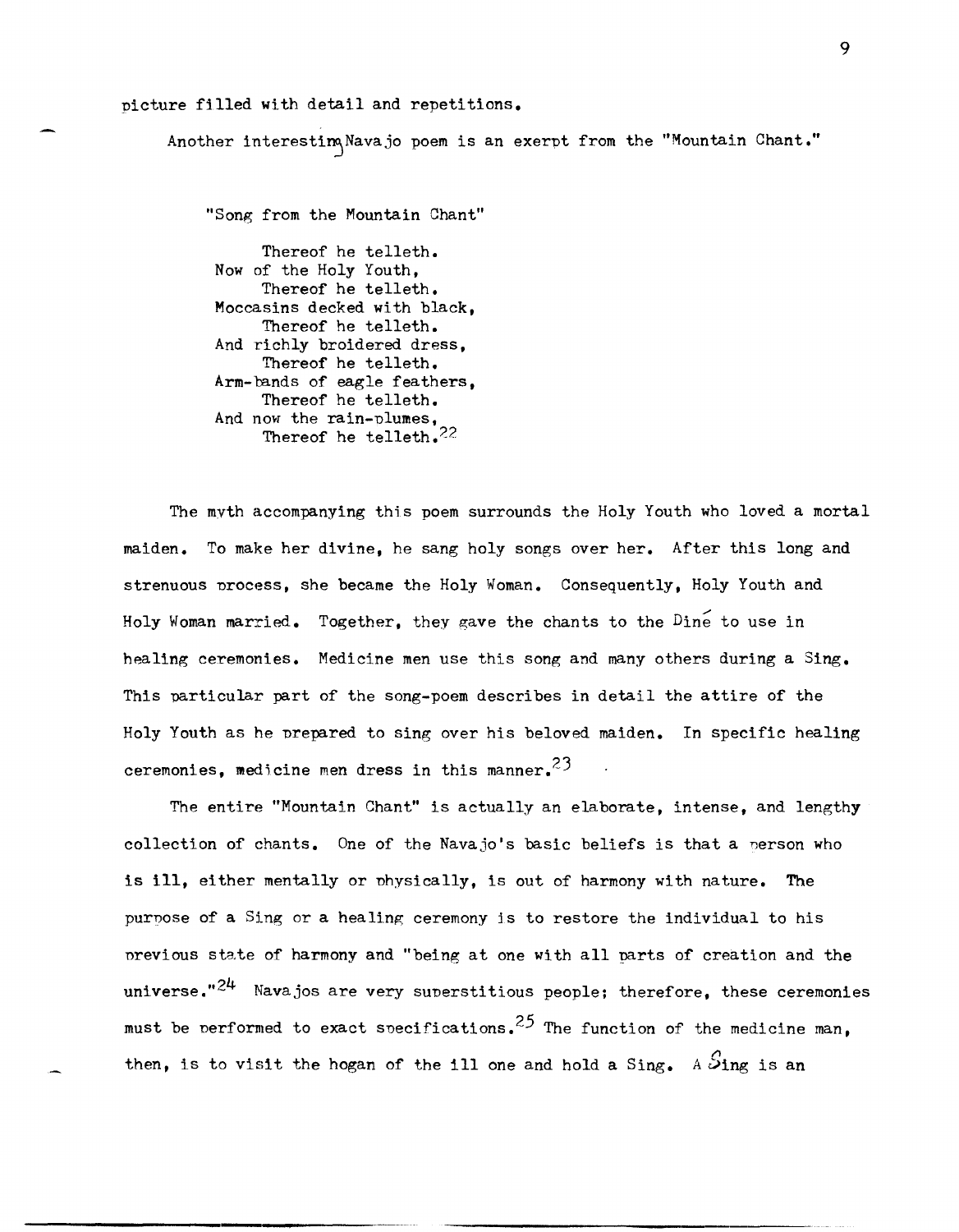intricate series of ceremonies that can last from one to nine nights. During these ceremonies, the medicine man will use chants, songs, prayers, dances, prayer sticks, herbs, sweat baths, and sand paintings.<sup>26</sup>

Another section of the "Mountain Chant" demonstrates the high religious and spiritual quality of their poetry. The interlacing of repetition from one stanza to another carries the thought foward. Barnes notes that this device is similar to the use of repetition in the ballad.<sup>27</sup>

> "Song from the Mountain Chant" Swift and far I journey, Swift upon the rainbow. Swift and far I journey, Lo, yonder, the Holy Place! Yea, swift and far I journey. To Sisnajinni\*, and beyond it, Yea, swift and far I journey; The Jhief of Mountains and beyond it, Yea, swift and far I journey; To Life Unending, and beyond it, Yea, swift and far I journey; To Joy Unchanging, and beyond it, Yea, swift and far I journey.<sup>28</sup>

\*Sisnajinni in Navajo mythology is a sacred mountain located to the east. This is an examnle of the Navajo's sense of place and detail in their literature.

These two selections taken from the "Mountain Chant" exhibit the Dine's use of repetition, rhythm, and conciseness. Nature images abound in both lyrics with traveling on "rainbows"  $(p. 10, 1. 2)$  and dressing in "eagle feathers"  $(p, 9, 1, 8)$  and "rain-plumes"(p. 9, 1. 10). "Life" and "Joy"(p. 10, 1. 12, 1. 12) seem to be in balance and harmony. The second piece shows the Dine's human quest for a higher law. a higher power. Much of the poetry of the Navajo conveys a natural awe and reverence for nature and its power.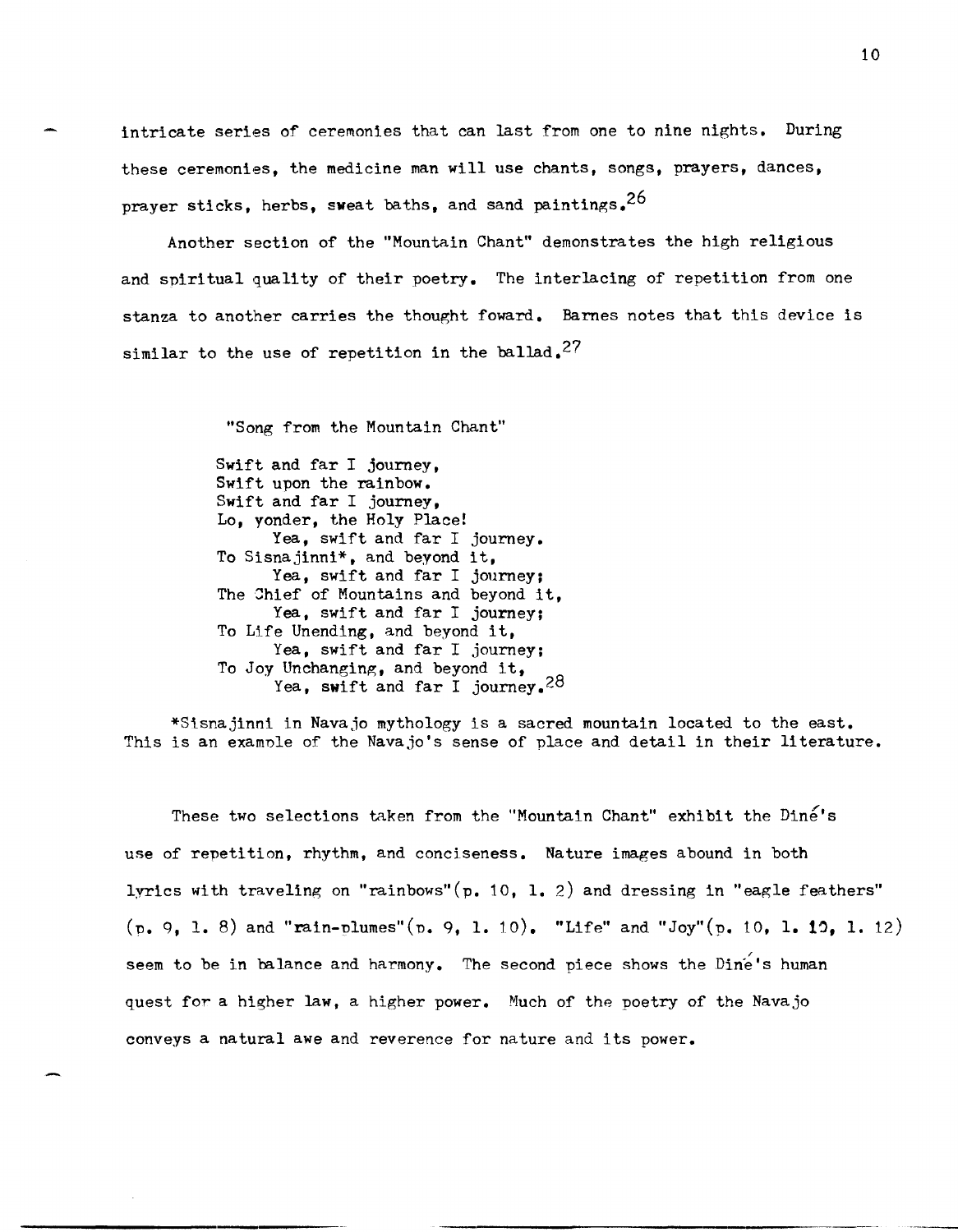"Hunting Song"

Comes the deer to my singing, Comes the deer to my song, Comes the deer to my singing.

He, the blackbird, he and I, Bird beloved of the wild deer. Comes the deer to my singing.

From the Mountain Black From the summit, Down the trail, coming, coming now, Comes the deer to my singing.

Through the pollen, flower pollen, Coming, coming now Comes the deer to my singing.

Starting with his left fore-foot, Stamping, turns the frightened deer, Comes the deer to my Singing.

Quarry mine, blessed am I In the luck of the chase, Comes the deer to my singing.

Comes the deer to my Singing, Comes the deer to my song, Comes the deer to my singing.29

The "Hunting Song" is an ancient chant dating back to the Dine's days of huntlng and traveling. A Navajo hunter sings the song after praying to Hasteyeyalti, the god of sunrise and of game. As legend states, if the hunter remained still and chanted the song (of which there are many verses) without error, the deer would be charmed and quite easy to capture.<sup>30</sup>

Sense imagery combined with nature images set the tone for this piece. This is one of the Navajo's more personal noems placing man silently and gently combatting nature. The Navajos definitely knew a<sup>n<sub>i</sub>m</sup>als, landscape, and hunting. This song-poem is a beautiful portray. of the Indian's attitudes toward the earth and all creatures.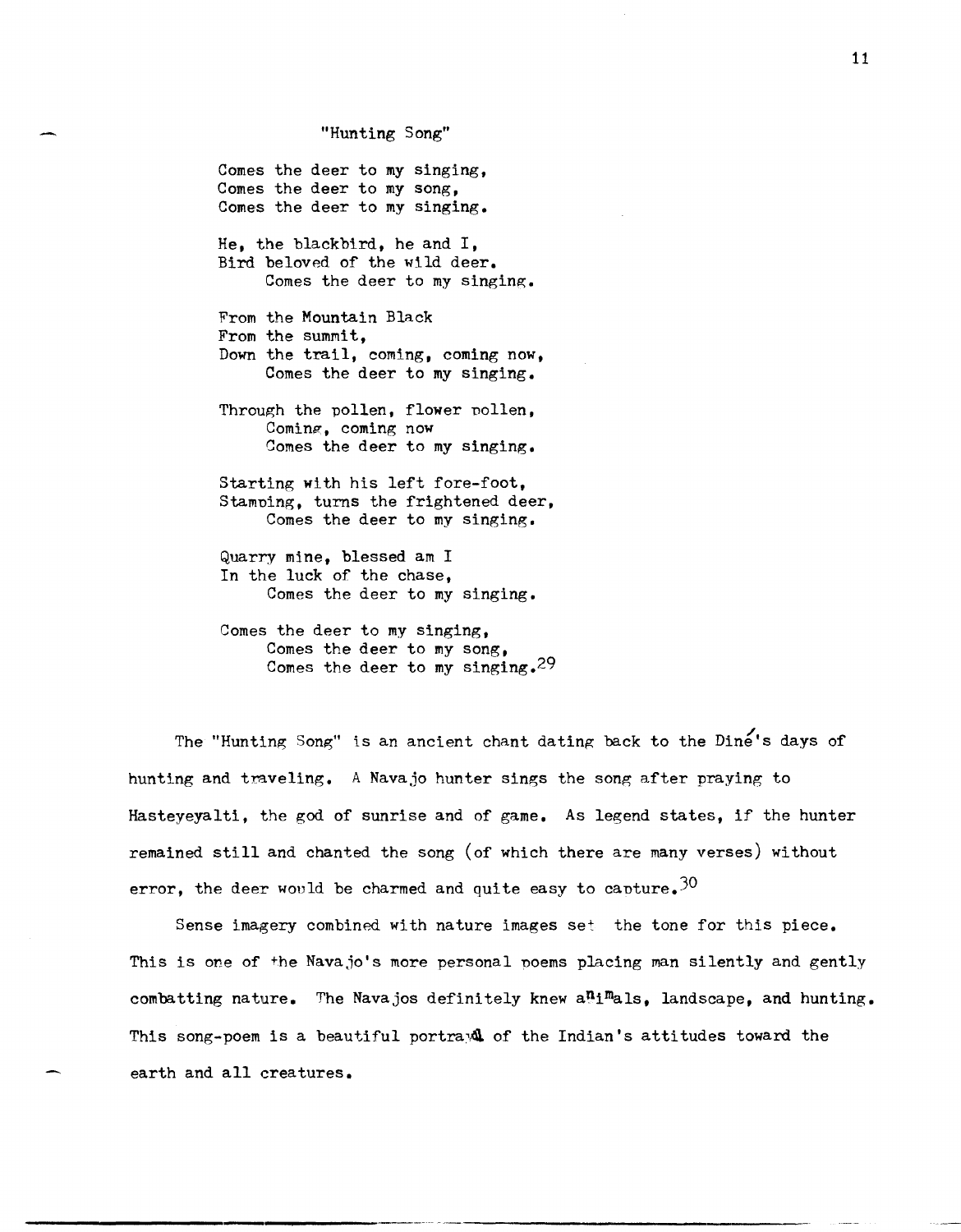Hogan is the Diné's word for dwelling. Most of the Navajo children gain their early education within this dome-shaped house. Books have been published explaining the importance of the hogan to the Navajos. For example, only within the hogan can a ceremonial healing rite be performed. The hogan is the Navajo's home and temple.<sup>31</sup> It is of no suprise that these sacred dwellings have their own song-poem for blessing the structure and all it symbolizes:

"Song of the Hogan"

Lo, yonder the hogan, The hogan blessed! There beneath the sunrise Standeth the hogan, The hogan blessed.

Of Hasteyeyalti-ye\* The hogan, The hogan blessed.

Built of dawn's first light Standeth his hogan, The hogan blessed. Built of fair white corn Standeth his hogan, The hogan blessed. Built of broidered rones and hides Standeth his hogan, The hogan blessed. Built. of mixed All-waters pure Standeth his hogan, The hogan blessed. Built of holy pollen Standeth his hogan, The hogan blessed.

Evermore enduring, Happy evermore, His hogan, The hogan blessed. $32$ 

\*Hasteyevalti-ye and Johano-ai are two different names for the Sun-God.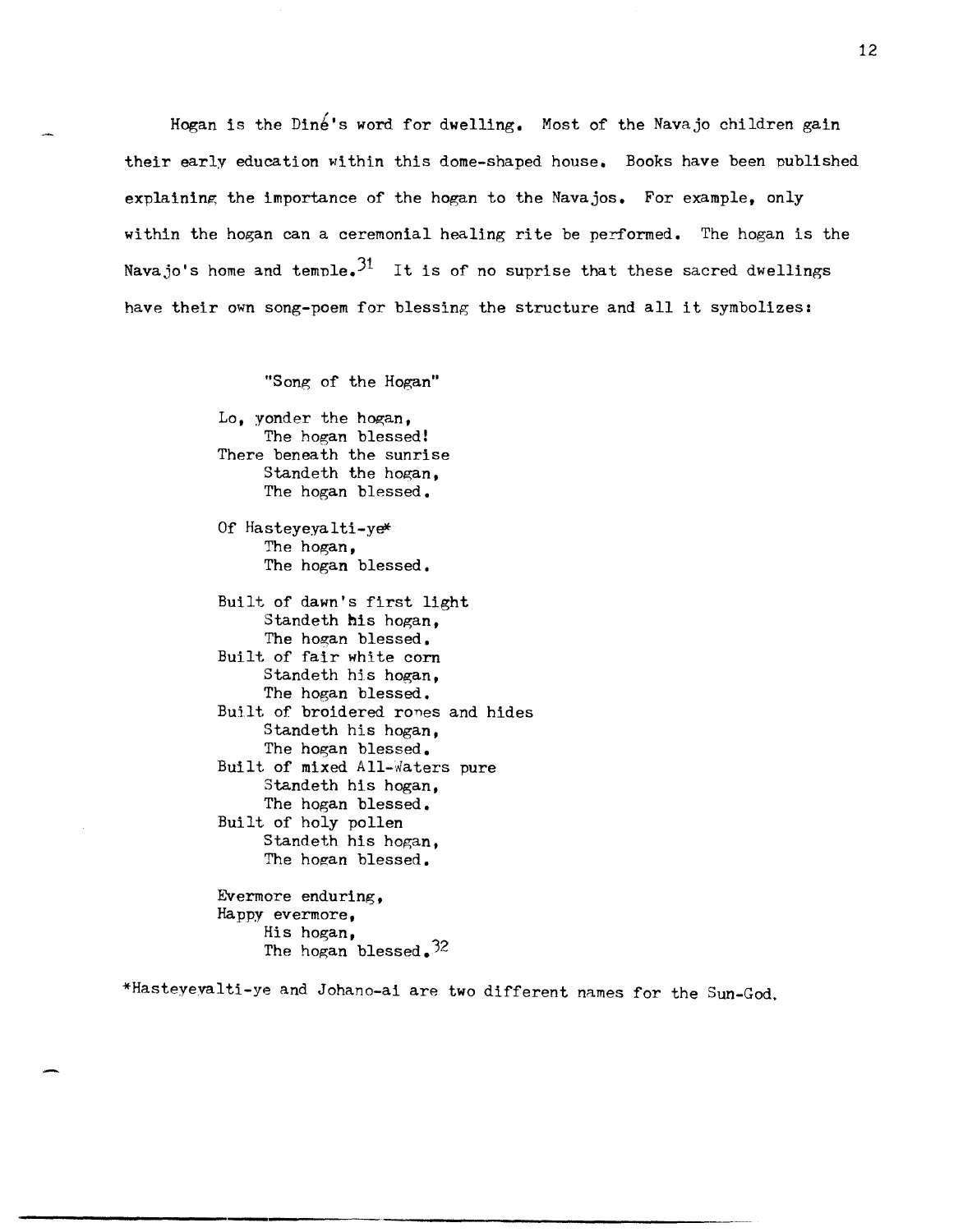According to Howard, "Song of the Hogan" is one of the oldest Hozhonji or holy songs. The sacred dwellings of the Sun-God, Hasteyeyalti, in the east, and Hasteyhogan, god of the Sunset, in the west, are portrayed. The total songpoem illustrates a series of pictures of Navajo life. The song is sung very quietly and evenly so as to not disrunt the balance and harmony of the hogan. The Navajo believe these peaceful chants were given to them bv the gods to protect their people against evil.<sup>33</sup> The hogan itself has been described as a round structure symbolizing the "earth and the womb." $34$ 

Like all other Navajo myths, the myth surrounding the first hogan is confusing, lengthy, and contradictory if one researches more than one version. However, most accounts agree that the first hogans were built by the Holy People. Instead of constructed out of desert dirt, they were made out of turquoise, white shell, jet, and abalone shell. Navajo myth explains the correct position of people and objects within the hogan. Most importantly, the door must always face the rising sun.  $35$ 

Natalie Curtis, a major translator of Navajo poetry, relates that repetition has a "distinct significance" to the mind of America's first poets. Actually, Curtis and Mary Austin, another translator, are of the opinion that the North American Indians originated the free-verse form of poetry.<sup>36</sup> The Navajos say that their words and music came together at the same moment of oral expression.3?

Kluckhorn and Leighton, during their anthropological study of the Navajos, found that myths serve as statements **Of** the correct way to behave. The myths are, in part, codes of manners and morals. They are also the literature of the Dine that serves as both "intellectual stimulation and entertainment." $38$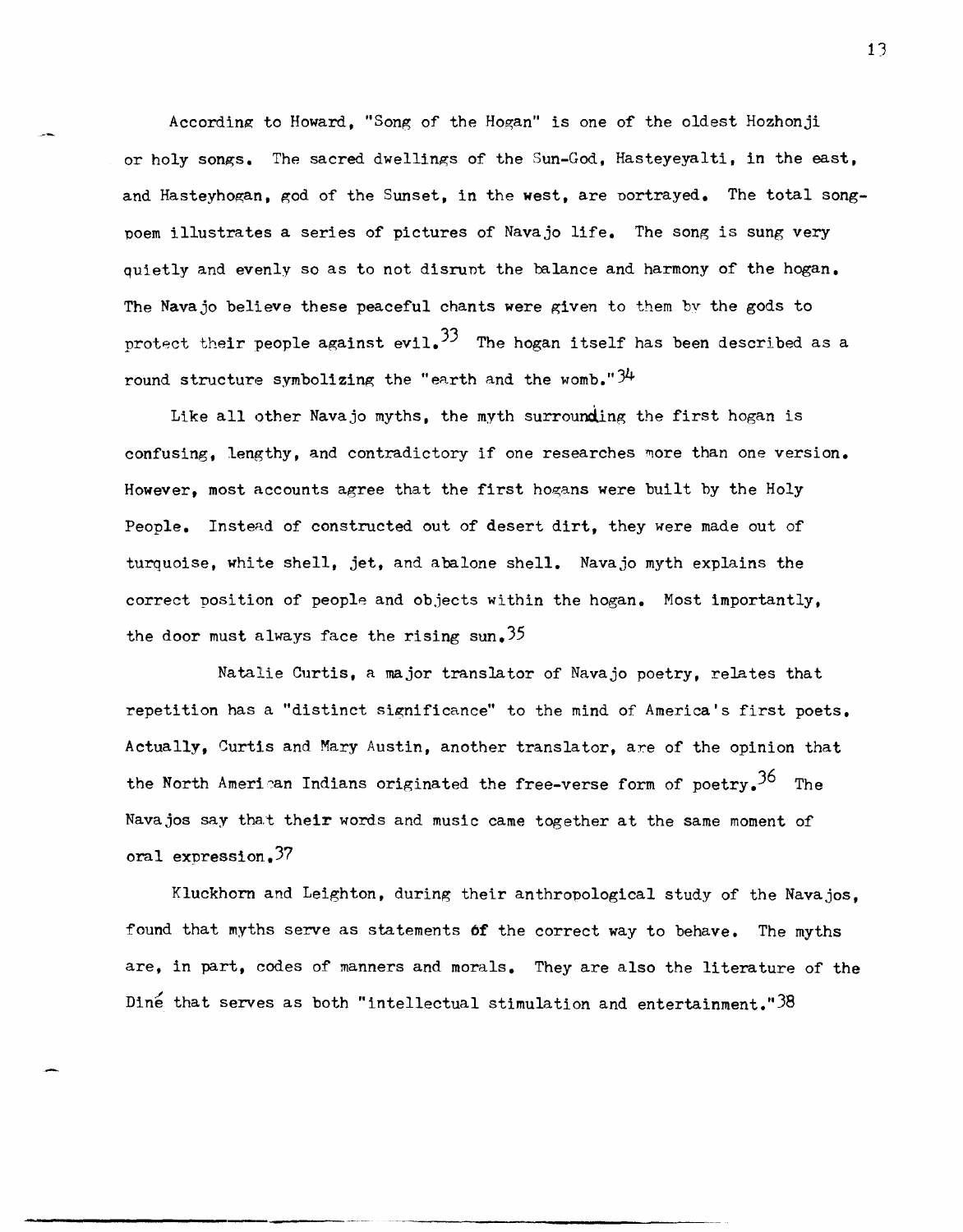The myths and rites cure individual members thus helping to stabilize the entire Navajo society. Kluckhorn and Leighton discovered exceptional ritual poetry in the ceremonial myths, and they noted the intense emotional feelings contained in theses works.  $39$ 

Although much of the impact of the poetry is lost in translation, we can capture a glimpse of the beauty and philosophy of the Navajo by studying their translated myths and song-poems.

It is difficult to write about any group of people without making generalizations and without excluding important information. In my Senior Honors ThesiS, I have barely skimmed over such tonics as the sunerstitions of the Navajo, the Sing or healtng ceremonies, the education of the medicine men, the importance of sand paintings, and much, much more. However, I needed to select the material I would like to teach to high school students in a Native American Poets unit. Furthermore, if anyone was interested in learning more about a certain tonic, I would not hesitate to refer them to useful books and authors.

There are a multitude of ways this literature could by presented. For example, if Walt Whitman's poetry and free-verse form are to be studied, a unit on Indian poetry could be used to introduce the free-verse style. No matter how it is adapted to the curriculum, I think it is important to give credit honestly and accurately to America s first poets.

In closing, I would like to leave you with a selection from the Navajo's sacred "Blessing Way":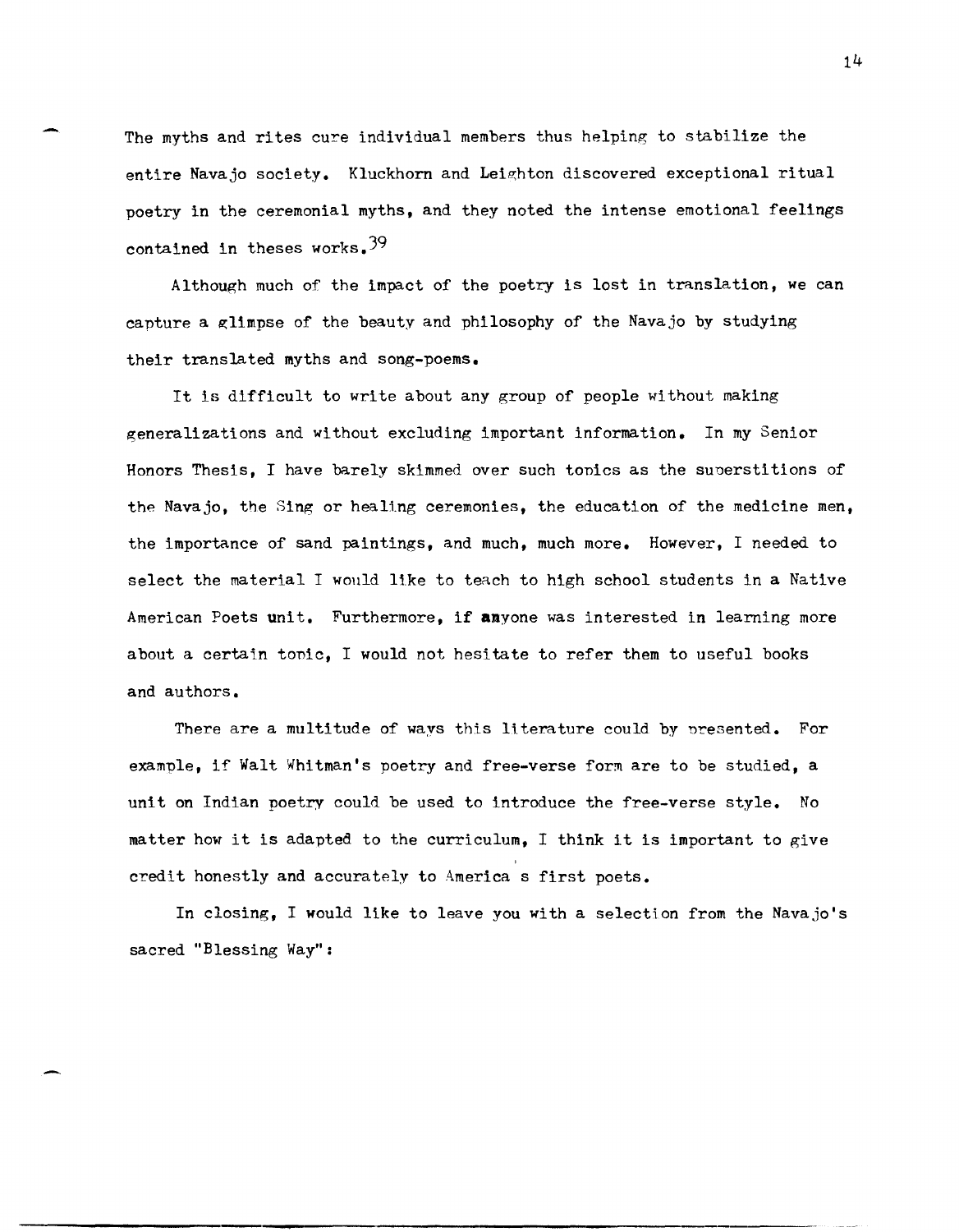"Blessing Way"

May my house be in harmony, From my head, may it be happy, To my feet, may it be happy, Where I lie, may it be happy, All above me, may it be happy, All around me, may it be happy.

All is beautjful before me, All is beautiful behind me, All 15 beautiful above me, All is beautiful around me.

In the house of long life, there I wander In the house of happiness, there I wander. Beauty before me, with it I wander. Beauty behind me, with it I wander. Beauty above me, with it I wander. Beauty all around me, with it I wander. In old age traveling, with it I wander. On the beautiful trail I am, with it I wander.<sup>40</sup>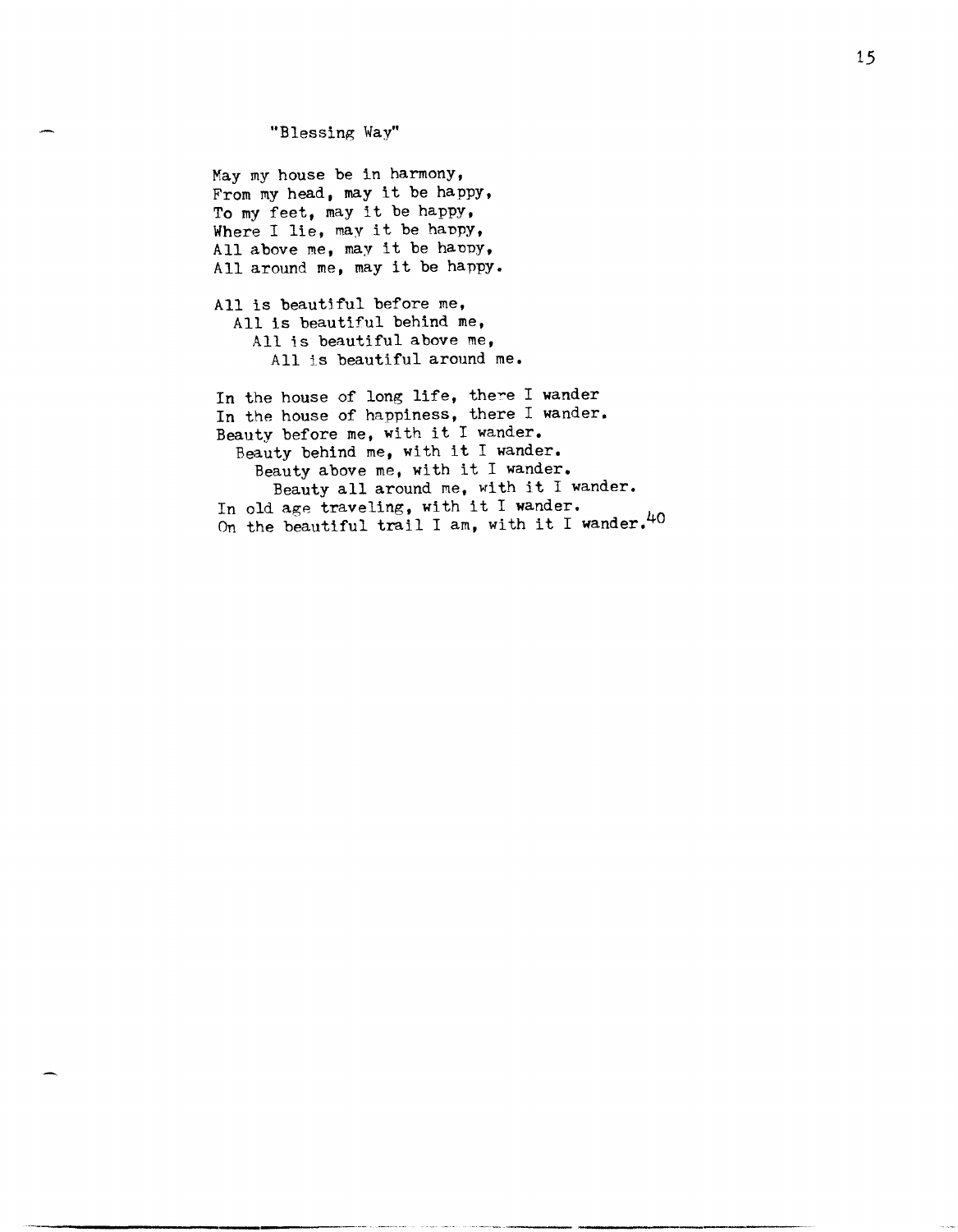## Notes

1 Alvin M. Josephy, ed., The American Heritage Book of Indians (n.p.: American Heritage Publishing Co., 1961), p. 380.

 $2$  Josephy, p. 382.

3 Gerald Hausman, Sitting on the Blue-Eyed Bear (New York: Iawerence Hill & Co., 1975), p. 23.

4 Alice Marriott and Carol Rachlin, American Indian Mythology (New York: Thomas Crowell Co., 1968), p. 90.

5 Marriott and Rachlin, p. 91.

6 Helen A. Howard, American Indjan Poetry (Boston: Twayne Publishers, 1979), p. 21.

```
7 Clyde Kluckhorn and Dorothea Leighton, The Navaho (Garden City, N.Y.: 
Natural History Library, 1962), p. 187.
```
 $8$  Kluckhorn and Leighton. p. 183.

9 Kluckhorn and Leighton, p. 187.

10 Hausman, p. 15.

 $11$  Hausman, p. 22.

 $12$  Howard. p. 30.

13 Helen A. Howard, trans., American Indian Poetry (Boston: Twayne Publishers, 1979), p. 30.

 $14$  Howard, p. 30.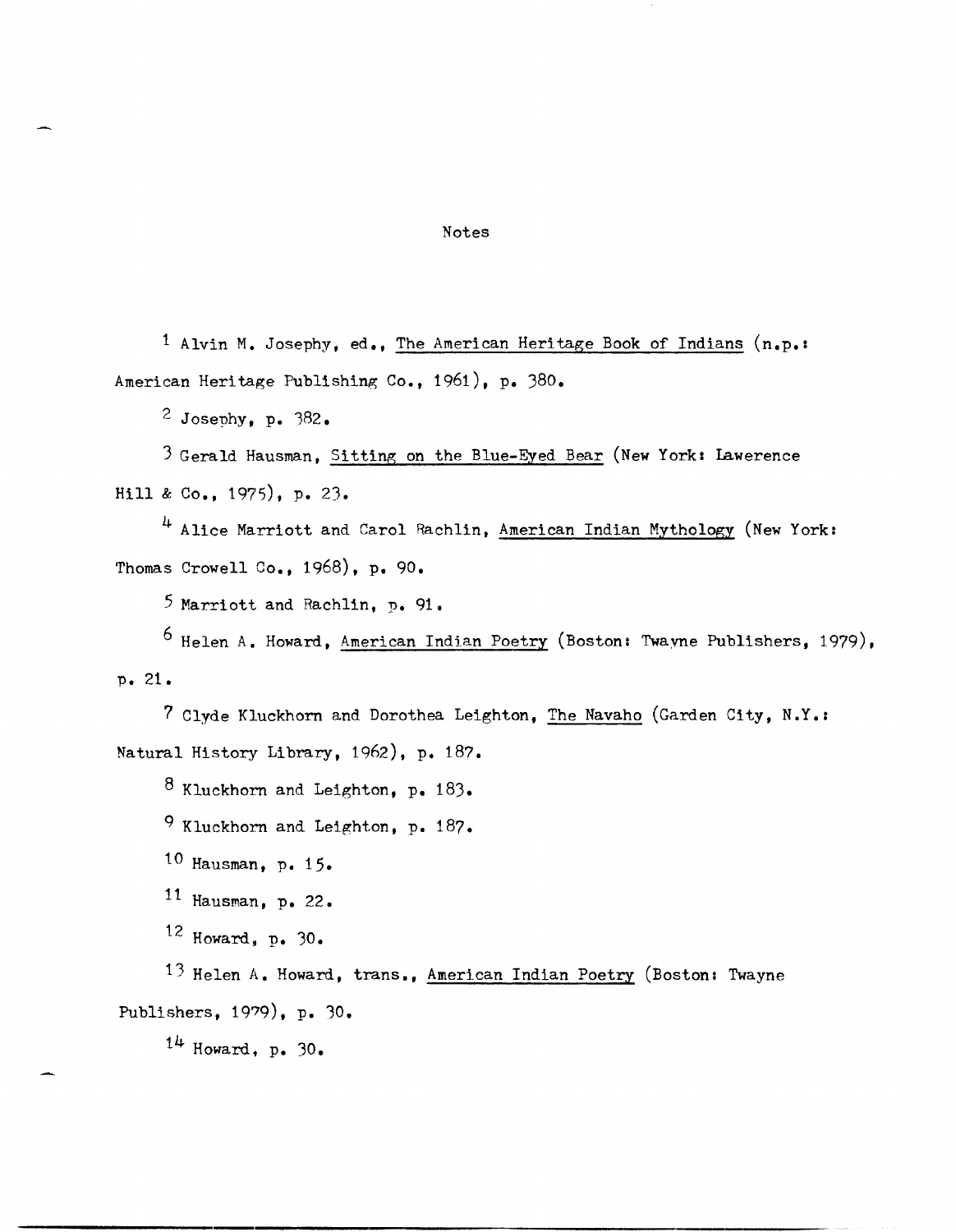15 Howard, p. 39.

16 Howard. p. 39.

 $1<sup>7</sup>$  Nellie Barnes, ed., American Indian Love Lyrics and Other Verse (New York: The MacMillian Co., 1925), p. 163.

18 Natalie Curtis, trans., American Indian Poetry, Helen A. Howard (Boston: Twayne Publishers, 1979), p. 25.

19 Howard, p. 26-27.

20 Howard., p. 28.

21 Gloria Levitas, Frank R. Vivelo, and Jacqueline J. Vivelo, eds.,

American Indian Prose and Poetry (New York: Capricorn Books, 1974), p. 56.

22 Natalie Curtis, trans., American Indian Poetry, Helen A. Howard (Boston: Twayne Publishers, 1979), p. 81.

23 Howard., p. 83-85.

24 John A. Warner, The Life & Art of the North American Indian (New York: Crescent Books, 1975), p. 64.

25 Kluckhorn and Leighton, p. 239.

 $26$  Warner, p. 164.

27 Barnes, 162.

 $28$  Natalie Curtis, trans., American Indian Poetry, Helen A. Howard (Boston: Twayne Publishers, 1979), p. 90.

29 Mary Austin, trans., American Indian Prose and Poetry, eds. Gloria Levitas, Frank R. Vivelo, and Jacqueline J. Vivelo (New York: Capricorn Books. 1974), p. 73.

30 Howard, p. 103.

-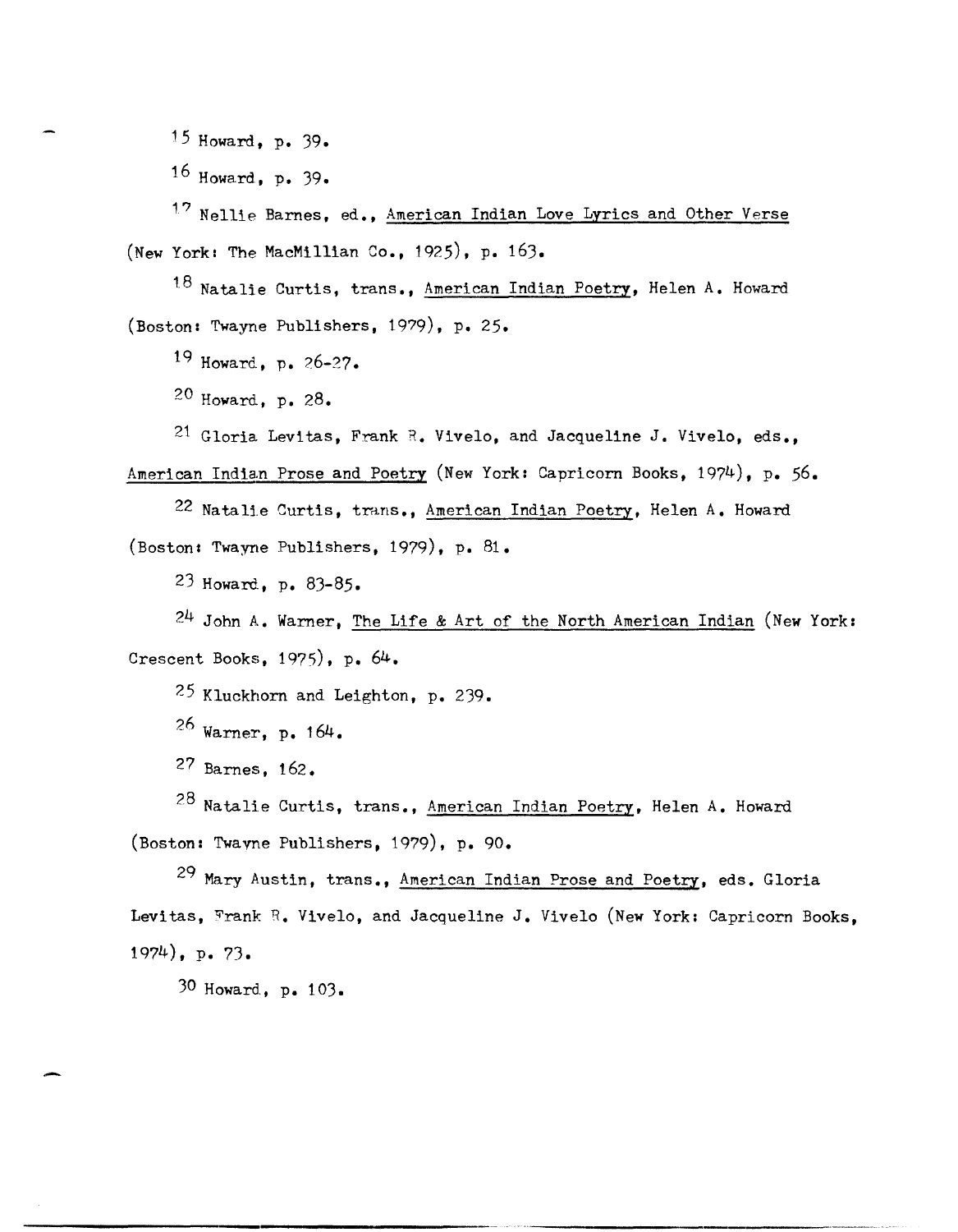31 John Collier, American Indian Ceremonial Dances (New York: Crown Publishers, Inc., 1972), p. 50.

32 Natalie Curits, trans., American Indian Poetry, Helen A. Howard (Boston: Twayne Publishers, 1979), p. 105.

- 33 Howard, p. 104.
- )4 Hausman, p. 82.
- 35 Collier, p. 50.
- 36 Howard, p. 97.
- 37 Barnes, p. 164.
- 38 Kluckhorn and Leighton, p. 194.
- 39 Kluckhorn and Leighton, p. 194.

40 Marcia Keegan, trans., Mother Earth, Father Sky (New York: Grossman Publishers, 1974), p. 21-24.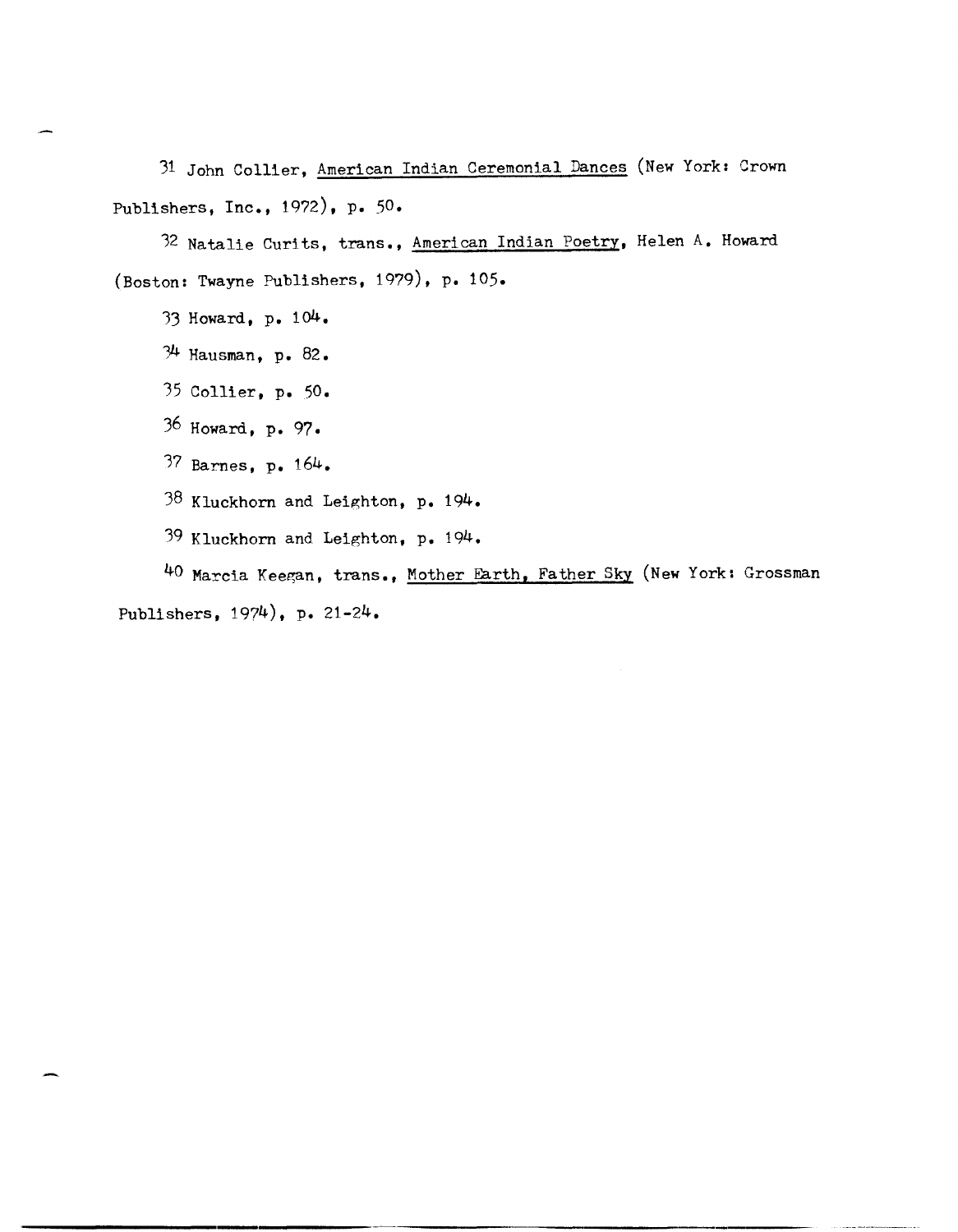## Works Consulted

Armer, Laura Adams. In Navajo Land. New York: David McKay Company, Inc., 1962. Astrov, Margot, ed. American Indian Prose and Poetry. 1946; rpt. New York: The John Day Co., 1972.

- Barnes, Nellie, ed. American Indian Love Lyrics and Other Verse. New York: The MacMillian Co.,  $1925.$
- Beck, Peggy and A.L. Walters. The Sacred. Tsaile, Arizona: Navajo Community College Press, 1977.
- Bierhorst, John, ed. In the Trail of the Wind. New York: Farrar, Straus, & Giroux, 1971.
- Collier, John. American Indian Ceremonial Dances. New York: Crown Publishers,  $Inc., 1972.$
- Cronyn, George W., ed. American Indian Poetry. New York: Liverright Publishing Co., 1934.
- Hannum, Alberta. Paint the Wind. New York: The Viking Press, 1958.
- Hausman, Gerald. Sitting on the Blue-Eyed Bear. New York: Lawerence Hill & Co., 1975.
- Howard, Helen A. American Indian Poetry. Boston: Twayne Publishers, 1979.

Hubbard, Chester D. HOOGHAN HAZ' AAGI BO'HOO' AAH (The learning of that which pertains to the home). Tsaile, Arizona: Navajo Community College Press, 1976. Josephy, Alvin M., ed. The American Heritage Book of Indians. n.p.:

American Heritage Publishing Co., Inc., 1961.